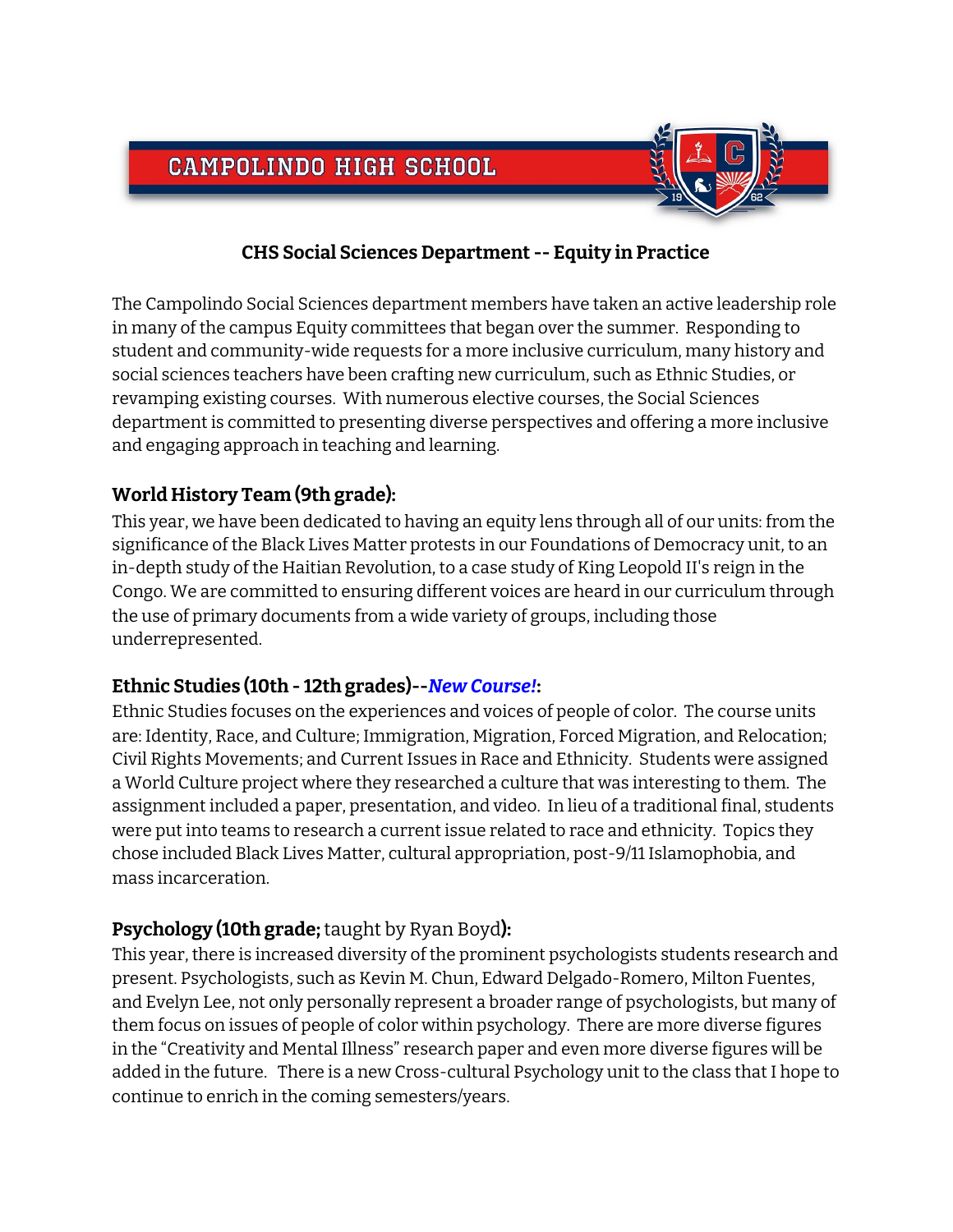## **AP European History (10th grade):**

The revised AP Euro curriculum incorporates seven essential themes, the first of which is *Interaction of Europe and the World* which focuses on how Europe's interaction with the world led to political, economic, social, and cultural exchanges that influenced both European and non-European societies. This first theme has been the "prime detective" in this course. There is a common American misperception of Europe as a "white" continent populated exclusively by white people. Just as US History should not be taught as a history *of* white men *for* white men, European history is not exclusively a history *of* white men *for* white men. The perspectives of women and non-white and non-western voices in discussions and readings has become a large part of the curriculum. Whether it is while exploring European versus Islamic perspectives during the Ottoman and Moor occupation of European lands, or while reading selections from literature written by those from historically under-represented groups in Europe, or when analyzing the influence of African societies on Europe during the Renaissance, or during a discussion of viewpoints of non-Europeans affected by Colonialism, Imperialism, and the slave trade, students are immersed in looking at history with varied lenses and perspectives.

## **AP Art History (10th - 12th grades):**

AP Art History is a comprehensive class that covers global art and architecture from prehistoric times to present day hailing from all over the world. Students are able to look at history and the development of cultures and ideas through a new lens that focuses on artistic form, content, context, and function instead of the traditional memorization of names and dates. Art and architecture from many countries and cultures are studied, which provides students a worldwide perspective. Studying individual cultures helps them see where cultures influence and change each other. The curriculum is split into units based on time period and location, but an important part of the course, especially during discussions, is cross-cultural comparison where students compare two pieces of art from different time periods and cultures to see the interconnected nature of human artistic expression. The material covers a variety of themes including women in art, propaganda, religious structures and images, breaks from tradition, and societal structure. Students also participate in hands-on activities such as watercolor painting, sculpting, and Buddhist meditation. AP Art History is not your everyday European-dominated history course; it incorporates a huge timespan, diverse cultures and religions, and a discussion based format to encourage students to think critically, make connections, and ultimately gain a better understanding of how art writes and records history.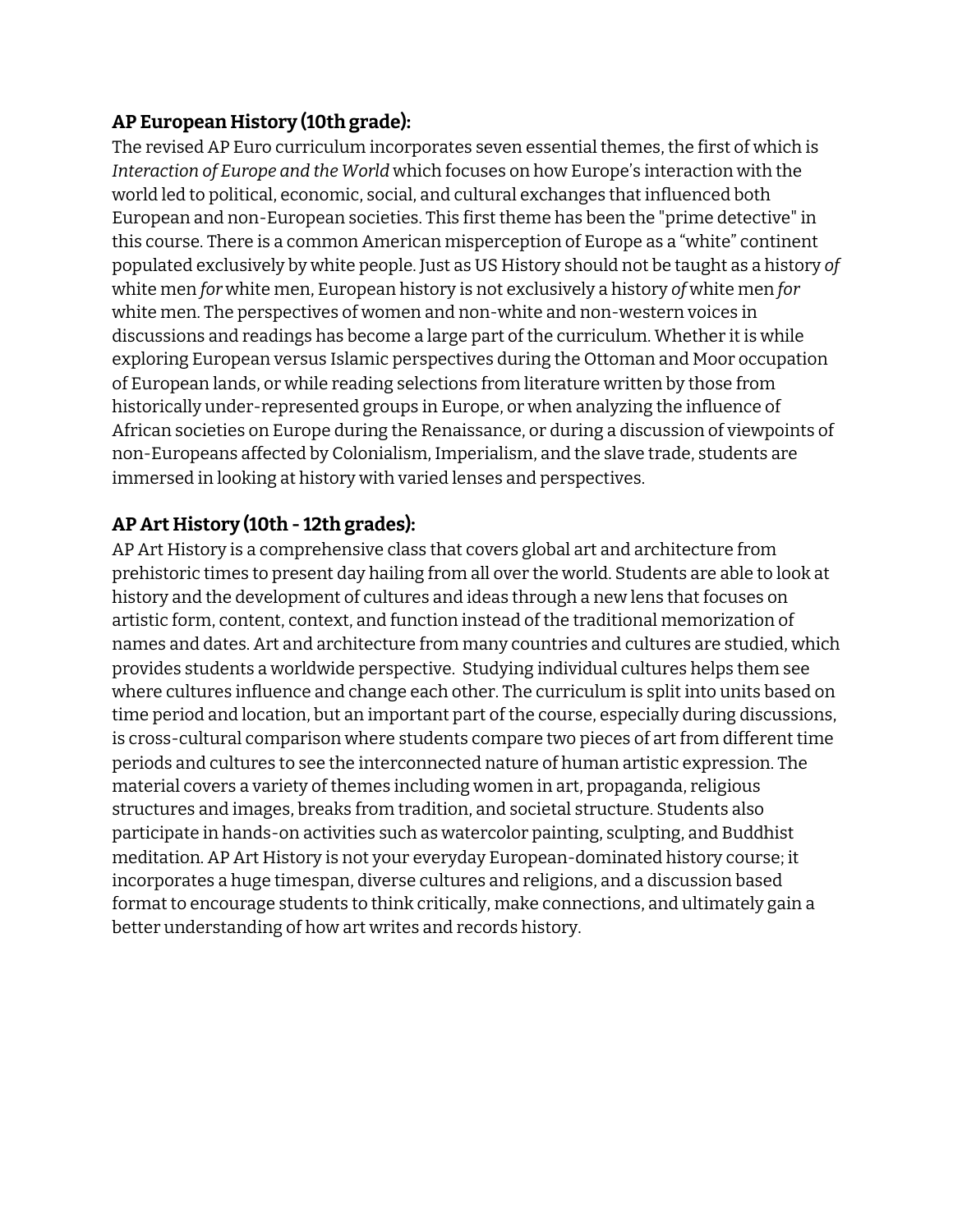#### **Contemporary Issues (10th - 12th grades,**taught by Caron Brownlee**):**

I am very proud to say that since 2000 this course has been covering every single headlining "ism" of the current day. I have a very worn class set of the seminal work of Peggy Mcintosh's "White Privilege: Unpacking the Invisible Knapsack." I remember when students used to be uncomfortable as I showed them videos of transgendered folks or we debated the merits of gay marriage. We've come a long way, baby. Still need to slay the silent killer of them all, Classism, and it is discussed on the regular, even though I'm still shocked that students have no idea about Occupy Wall Street. That movement got squashed fast and furiously because it started to expose the economic root of most, if not all, of the forms of discrimination out there, including ageism, ableism, sexism, heterosexism, racism, anti-semitism, islamophobia, xenophobia, etc. All of these topics are discussed using the philosophical/rhetorical tools of Moral Foundations, Ethical Tests, Syllogisms, and the Toulmin Method, the latter forcing students to make a rebuttal against their own argument. Humility is good.

**AP Psychology Team (11th - 12th grades**; taught by Steven Dyer and Diane Bessette**):** AP Psychology is a comprehensive examination of nine major topics related to the study of psychology. It is often compared to a Psychology 101 course in college. The final unit, Social Psychology, has the most direct connection to equity topics and issues. In that unit, students examine examples of discrimination, stereotypes, attitudes, ingroup bias, implicit bias, roles, aggression, other-race effect, conformity and prejudice. We focus primarily on racial issues during this topic while also including analysis of other marginalized groups such as women and members of the LGBTQ community. Examples of this focus include analysis of stereotype threat, reading Chanel Miller's victim impact statement, watching, analyzing and discussing conversations and role plays related to prejudice and discrimination, and taking the Harvard Implicit Bias Test.

In other units, we focus on including the academic work of psychologists and academics who incorporate equity and neuroatypical perspectives into their work. These include John Garcia, Carol Gilligan, Claude Steele, Elizabeth Loftus, Carol Dweck, Mary Ainsworth, Diana Baumrind, Elyn Saks, and V. Ramachandran.

We also include the voices and lived experiences of many different kinds of people when studying other topics of psychology including memory, biological bases, language acquisition, learning, gender, clinical psychology and developmental psychology. These include biographical stories of Amber Ruffin, D.J. Pryor, Laverne Cox, Flossie Lewis, and William Kitt.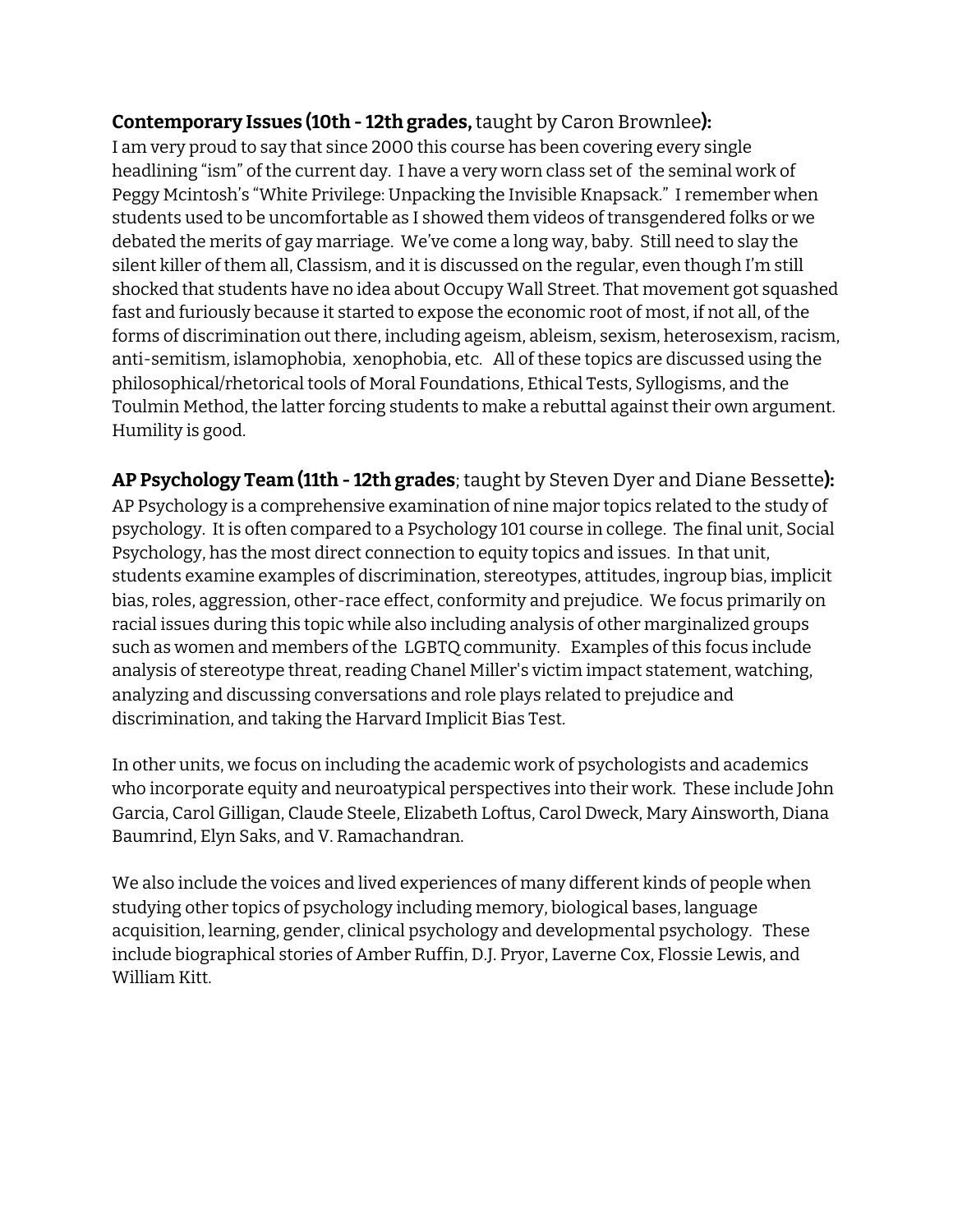#### **U.S. History: Thematic Course (11th grade)--new approach:**

This year, there is a pilot course aiming to teach U.S. History *thematically* and tracing the ways Americans have been "Striving for Liberty and Equality" through units on the "African American Freedom Rights Movement," "Immigration," and "Imperialism," so far. We make history more meaningful and engaging by constantly connecting current events with the past, such as exploring the roots of modern systemic racism and wealth inequality in history. Project-based learning has allowed students to complete individual research into African Americans across the full timespan of U.S. history and to perform team research into specific immigrant groups from Europe, Asia, Africa, and the Americas. This year, we are using an equity grading approach that measures individual students' mastery of course content and historical thinking skills via standards-based rubrics and test-retake opportunities.

## **U.S. History: Chronological Course (11th grade):**

The course takes students on a journey from the 1600s through the 20th century, allowing students to learn how history spirals and ebbs - with a spotlight on the study of reform and reaction. While the focus is primarily on 20th century United States history, in looking back to the ideals and lies America was founded on, students can see how American history creates the present. Starting with the values of the Native people living in Massachusetts and the kidnapping of Africans to become enslaved people in the 1600s, the course looks at how cause and effect impacts today's America.

In every unit, there is a focus on the development of equality and freedom, as both philosophical and political concepts. Specific attention is given to the situation of marginalized people and their fight for rights and power in the United States. Groups studied include immigrants from Europe, Asia and other continents, laborers/working class people, African Americans, women, LGBTQ folks, and farmworkers. Primary sources from people in various marginalized groups are analyzed and the study of various perspectives is emphasized.

# **AP U.S. History (11th grade):**

In AP U.S. History, the course continues to examine America's history from 1491 to the present. The course began by tracing pre-colonial history, symbolically using the year "1491," to explore the many ways that native American peoples adapted to diverse environments and created cultures ranging from the nomadic to highly developed city-states. Throughout the first semester, students also examined the African slave trade and the policies that developed to maintain a stable labor force at the expense of dehumanizing Africans and African Americans, as well as the many ways people resisted and adapted to this enslavement. By eliminating extra credit and allowing the practice of test-retakes, AP U.S. History has become a more equitable and inclusive class.